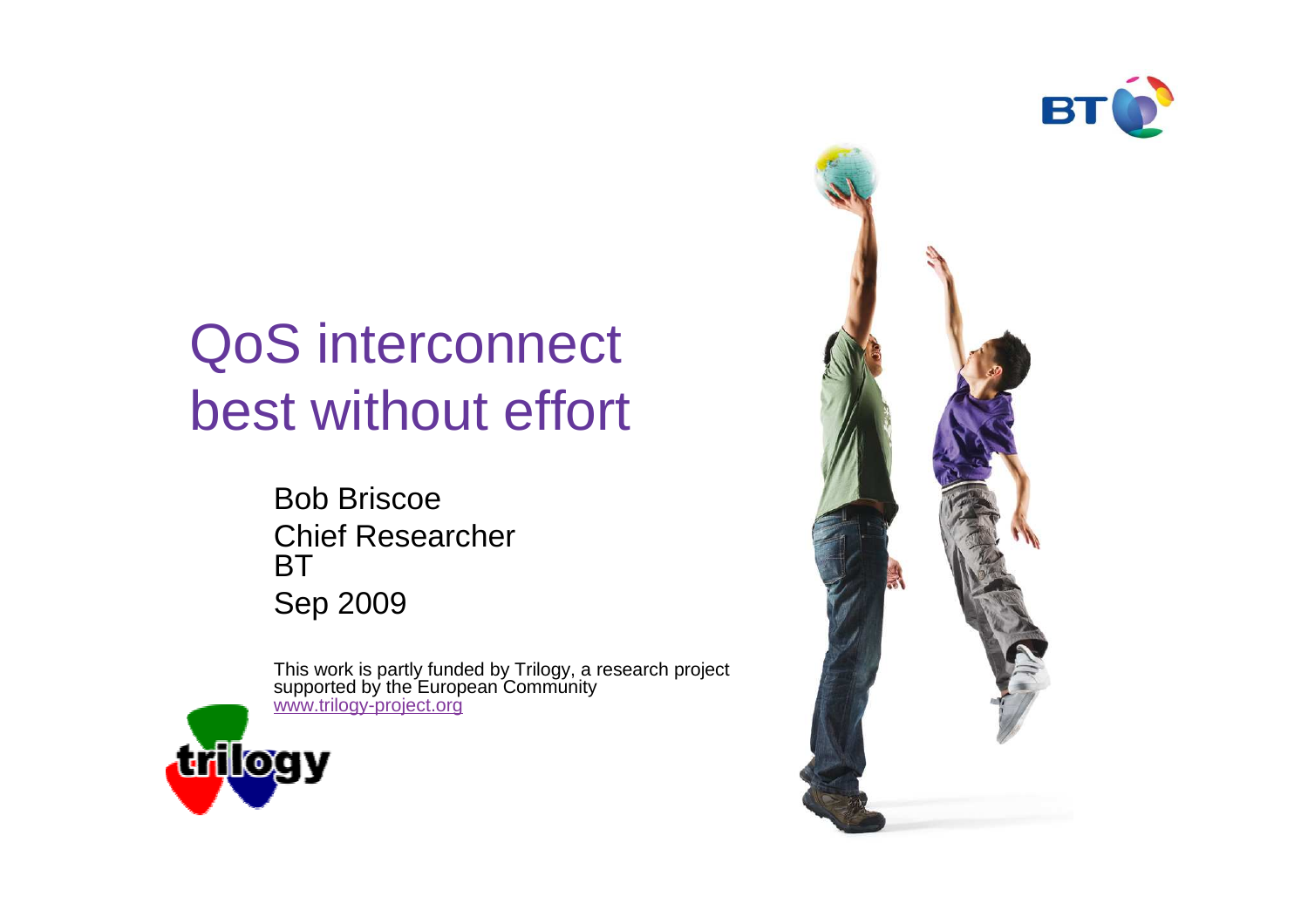

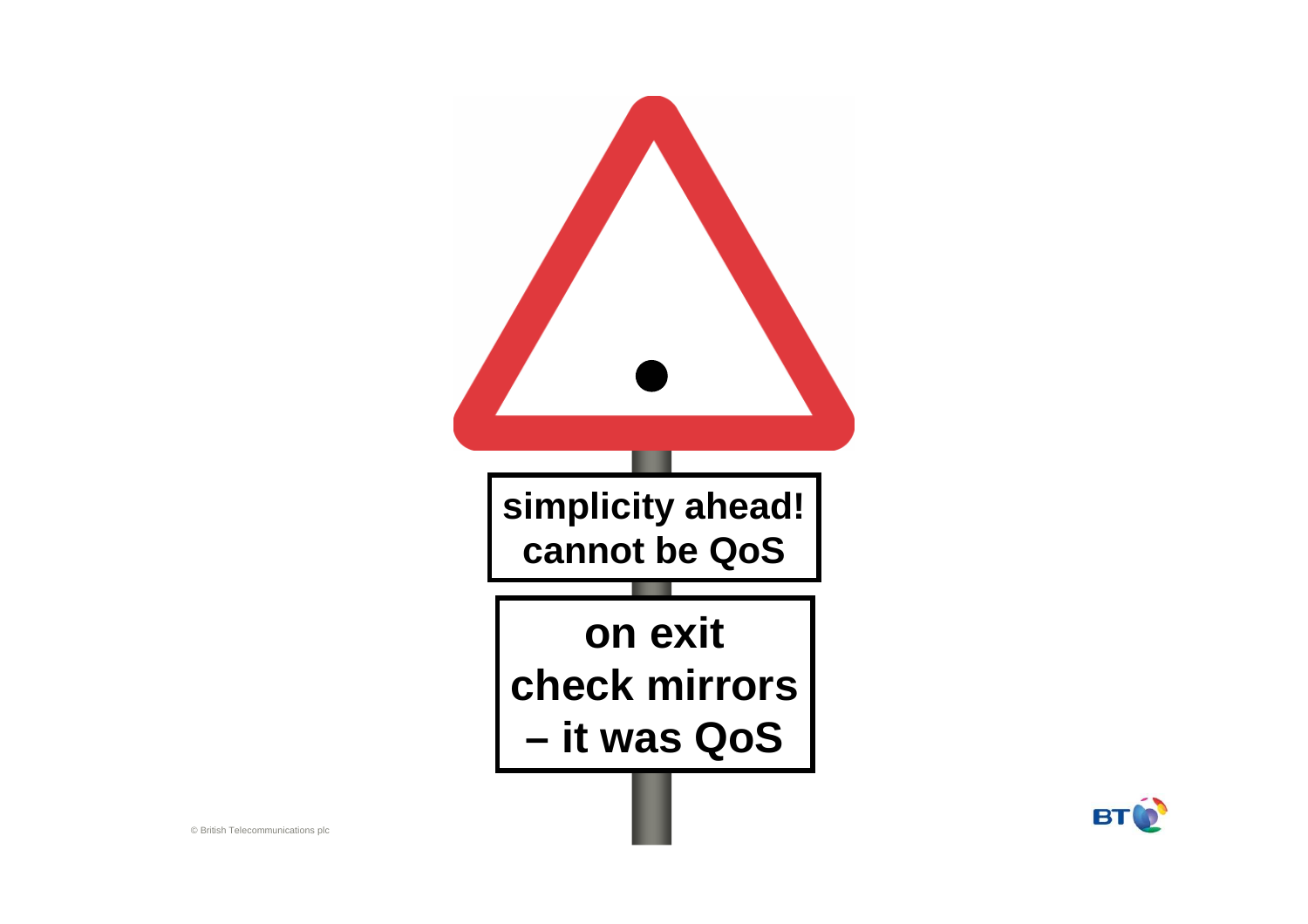both value and cost



- • industry contractual metrics are largely value-based
	- e.g. advertised routes, volume ratio
	- even a CEO should understand both value *and* cost
- • competitive market drives revenues down towards provider's marginal cost
	- those who understand marginal costs will succeed





© British Telecommunications plc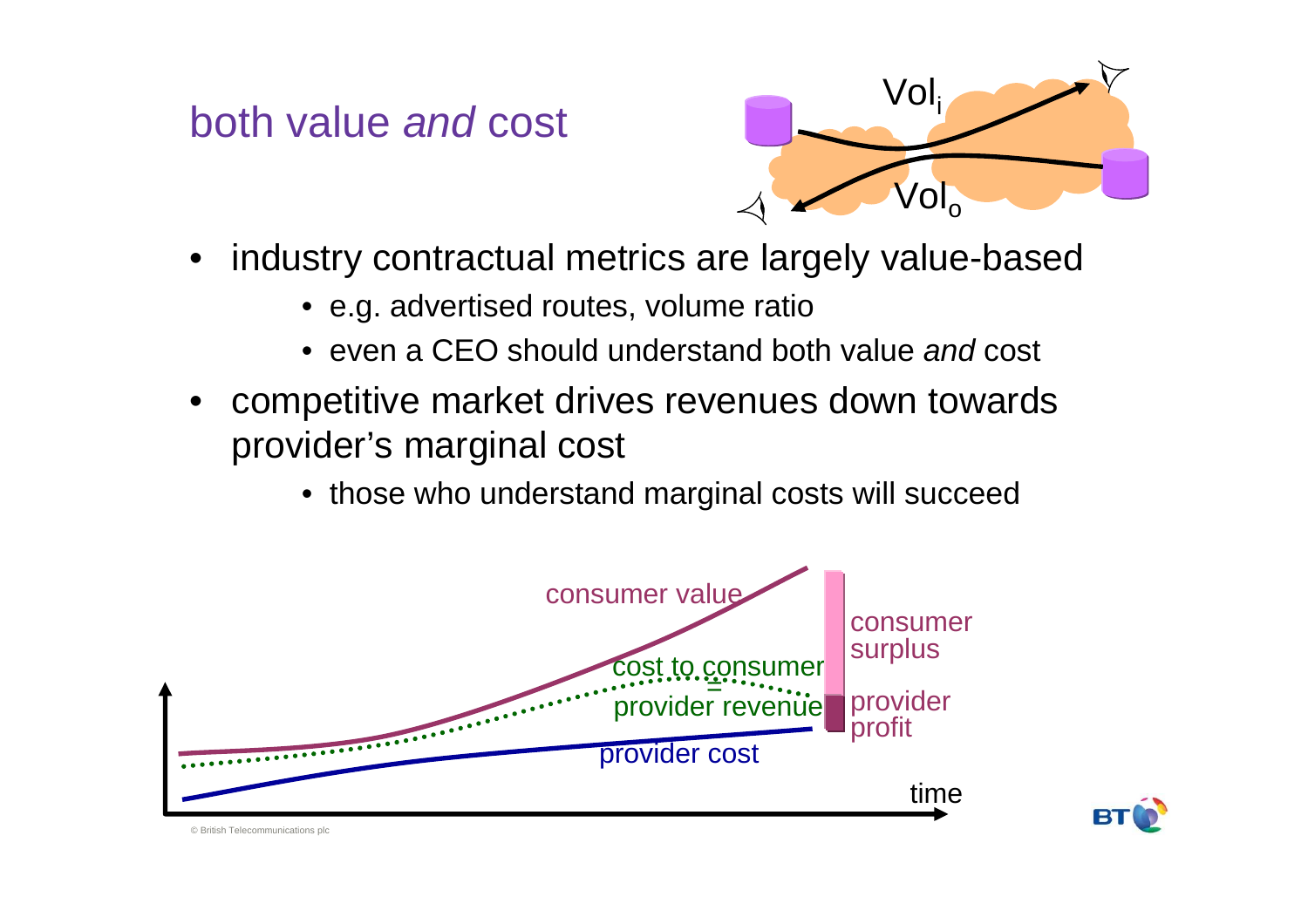### marginal cost of network usage?

•volume is NOT a good measure



- • green user yields whenever detects high congestion
	- very high volume but very low cost to others
	- e.g. LEDBAT (BitTorrent's low extra delay background transport) or weighted TCP
- by counting volume, ISPs kill nice behaviour•
	- not just file transfers, e.g. congestion-sensitive video codec transfers >100% more videos thru same capacity (same MoS)
- • correct measure: congestion-volume
	- volume weighted by congestion when it is forwarded
		- easily measured by a host
		- bytes sent x loss fraction= bytes lost



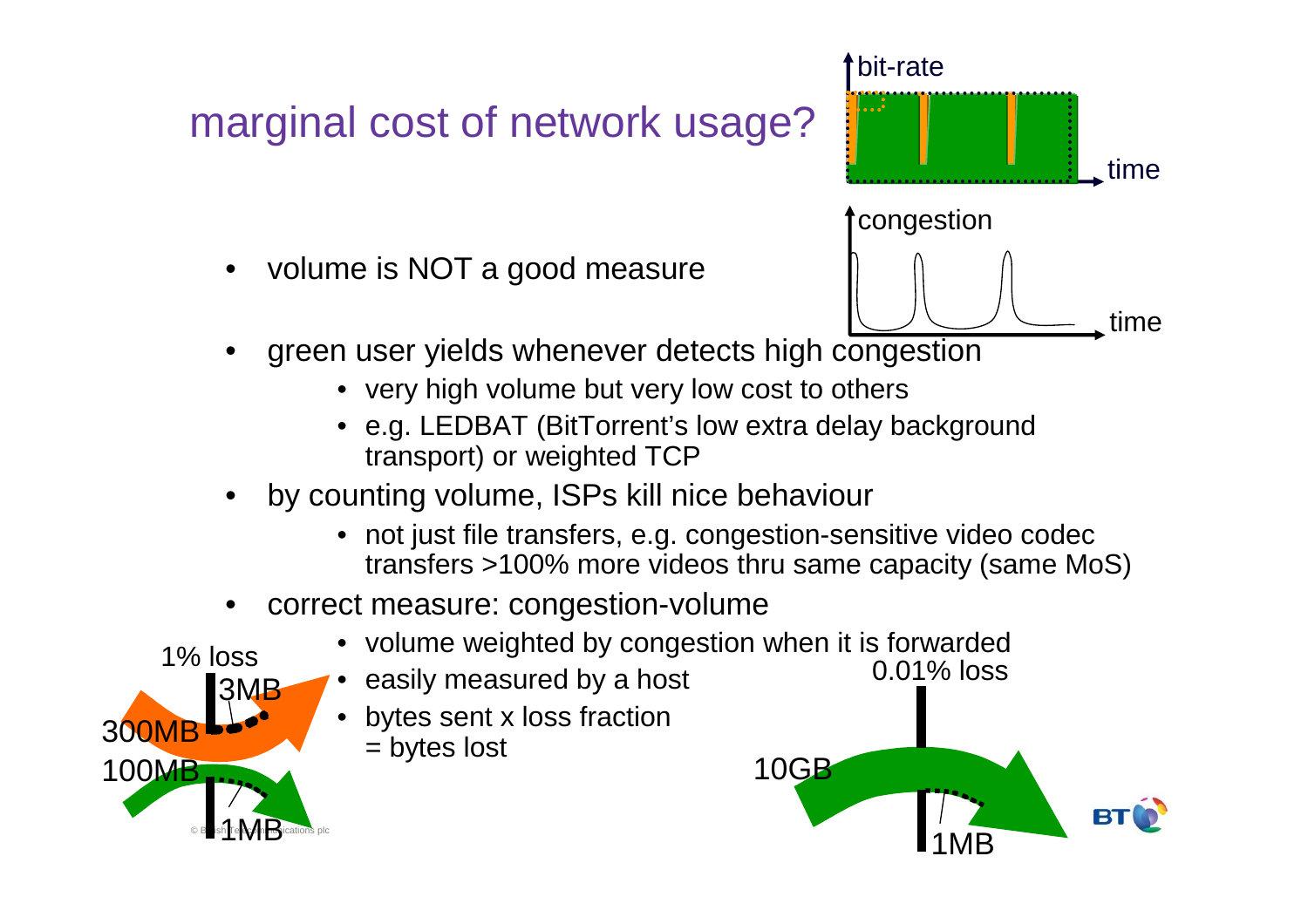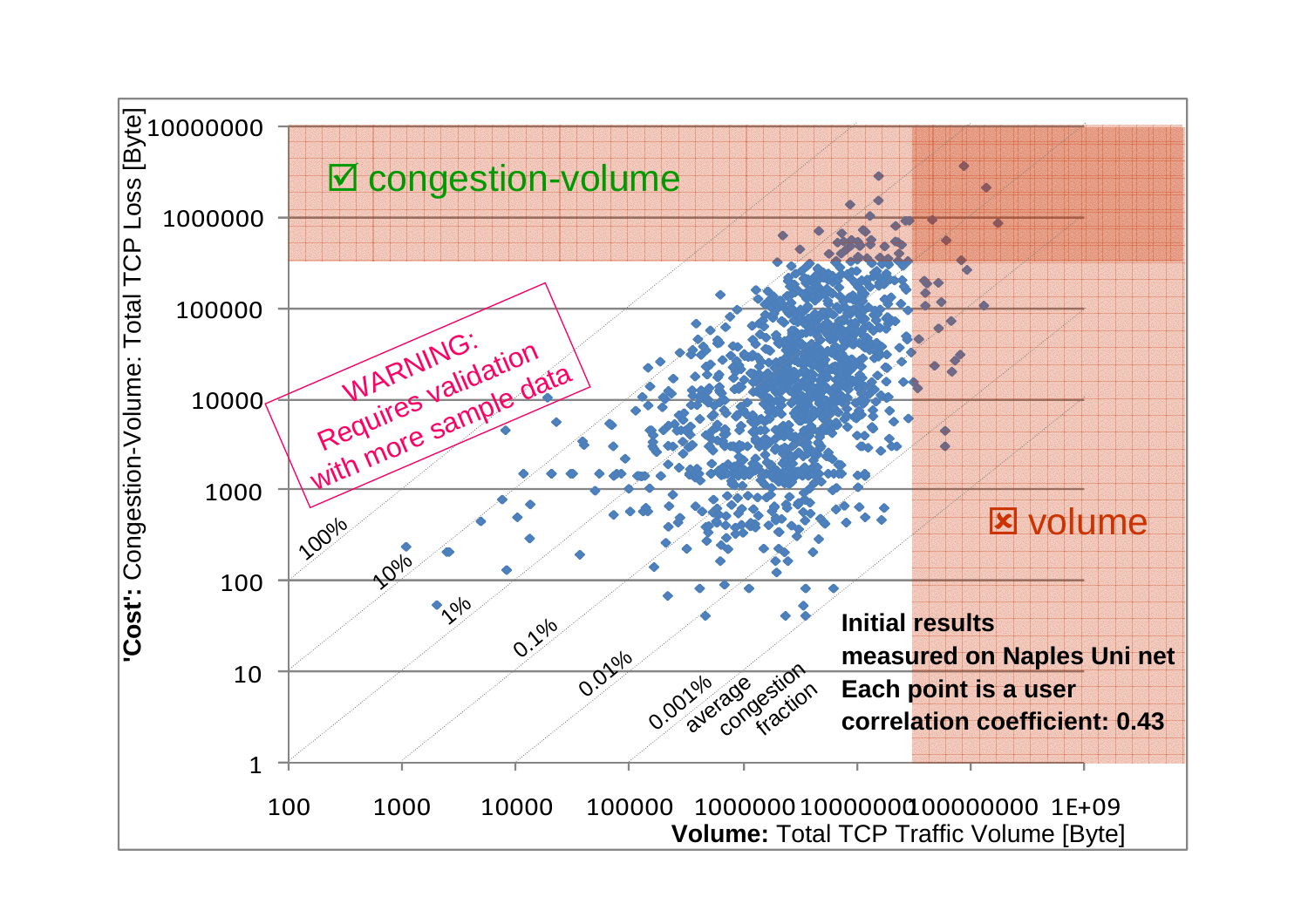#### congestion is not evilcongestion signals are healthy

- •no congestion across whole path  $\Rightarrow$  feeble transport protocol<br>to complete ASAD transfors abould eares path bettlepeels
	- to complete ASAP, transfers should sense path bottleneck & fill it



## the trick

congestion signal *without* impairment

- explicit congestion notification (ECN)
	- update to IP in 2001: mark more packets as queue builds
- then tiny queuing delay and tiny tiny loss for all traffic
- • no need to avoid congestion (whether core, access or borders) toprevent impairment

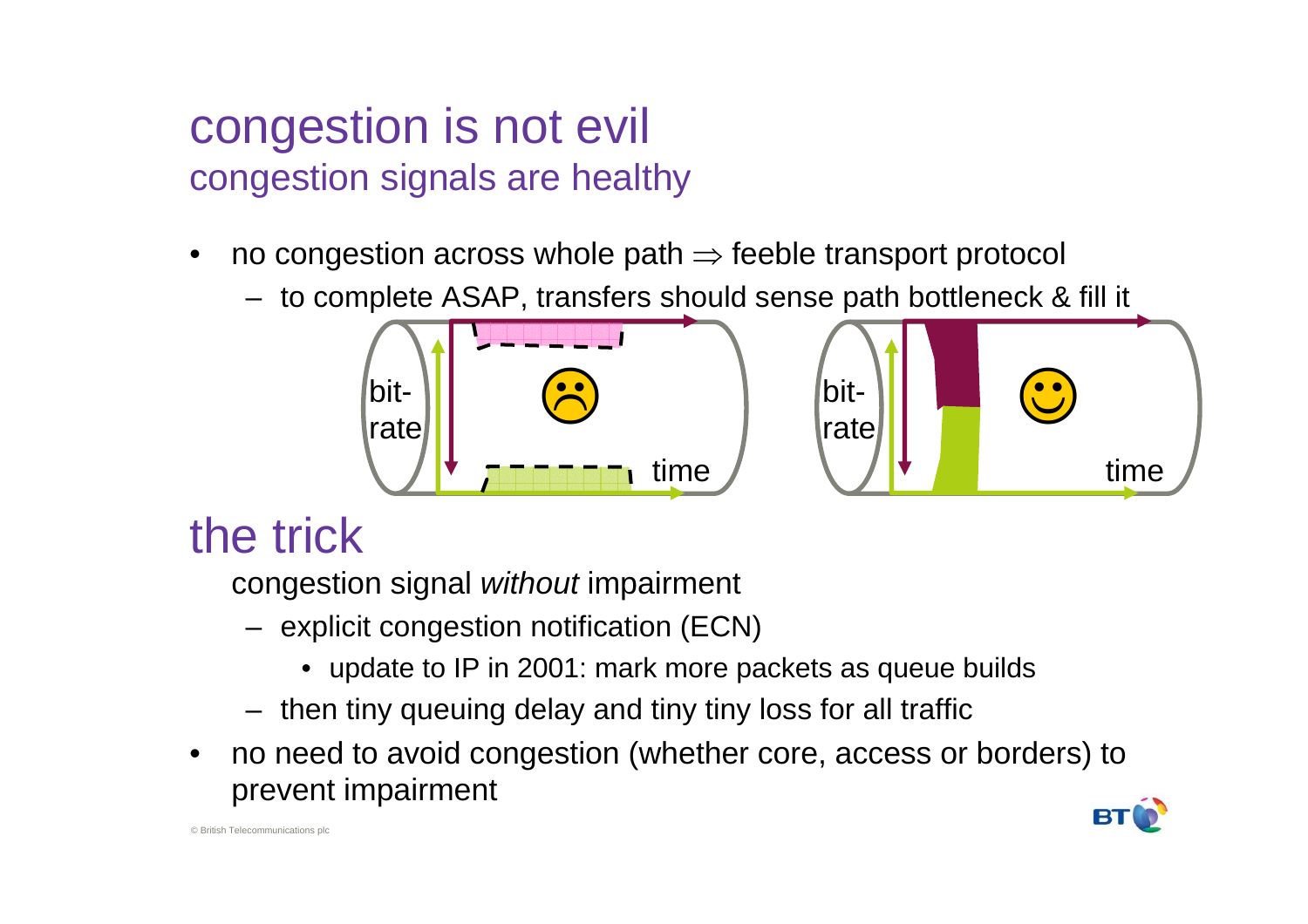### congestion exposure

- • by Internet design, endpoints detect & handle losses
	- v hard for networks to see losses (marginal costs)
- • proposed IETF working group: "congestion exposure"
	- protocol for sender to mark IP headers to expose congestion
	- to measure traffic cost as easily as we measure volume
	- just count volume of marked packets in aggregate
	- $\bullet\,$  >40 offers of help just in the last fortnight
- • named re-ECN (re-inserted ECN)
	- builds on explicit congestion notification (ECN [RFC3168])

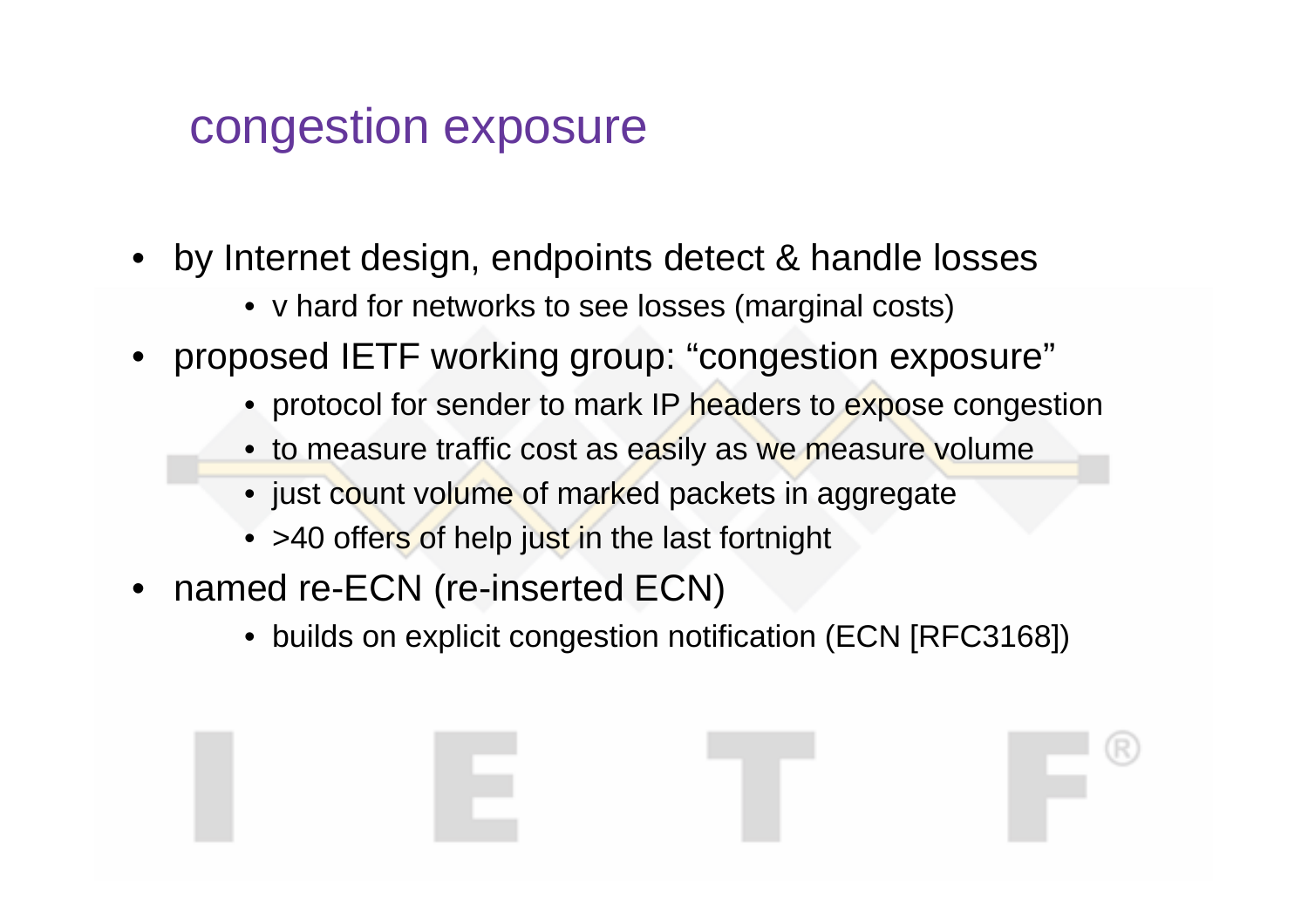#### congestion exposure with ECN & re-ECNmeasurable upstream, downstream and path congestion



© British Telecommunications plc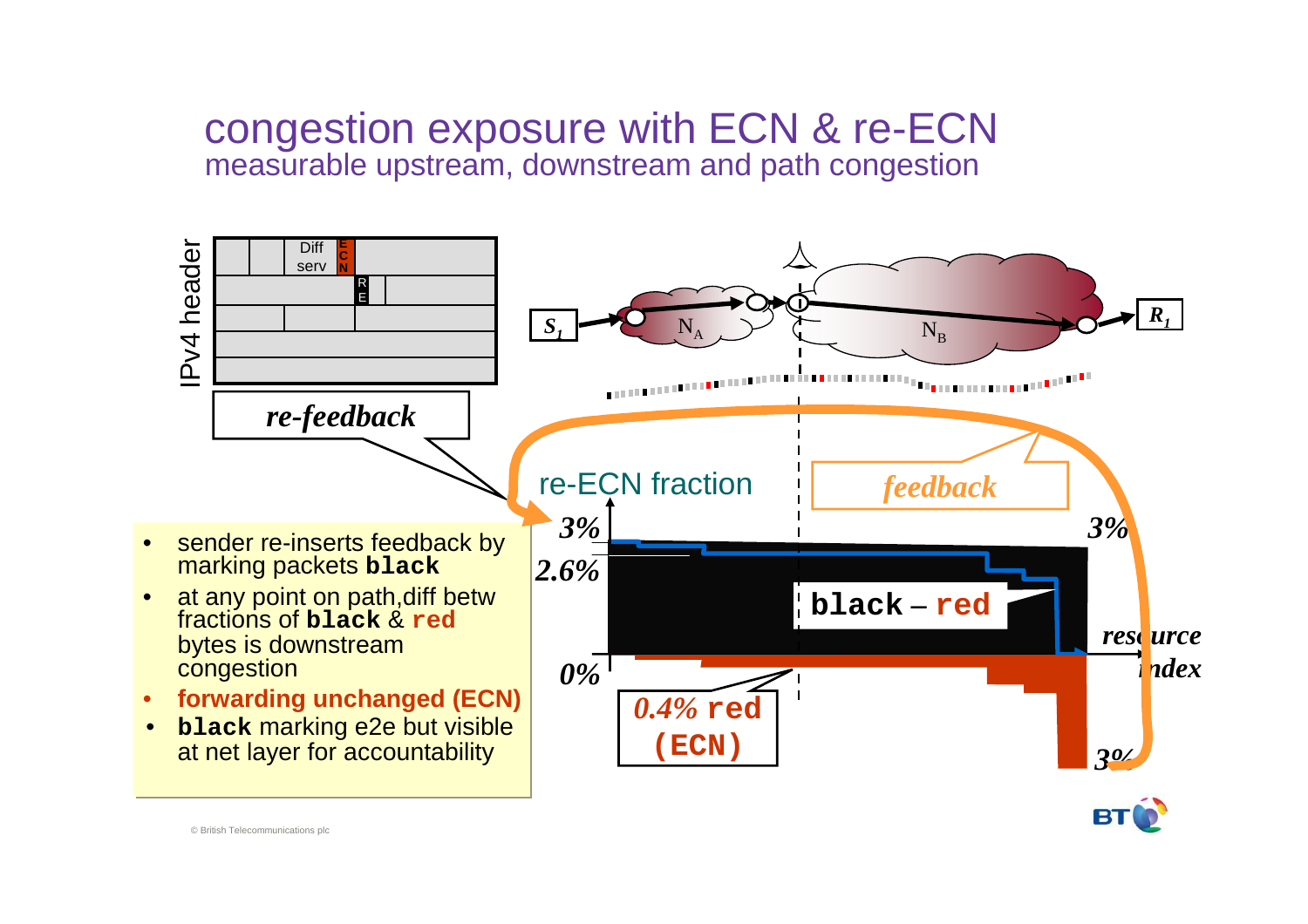#### congestion-volume metric dual demand & supply role

- • a resource accountability metric
	- 1. of customers to ISPs (too much traffic)
	- 2. and ISPs to customers (too little capacity)
	- 1. cost to other users of my traffic
	- 2. the marginal cost of upgrading equipment
		- $\bullet$ so it wouldn't have been congested
- •competitive market matches 1 & 2



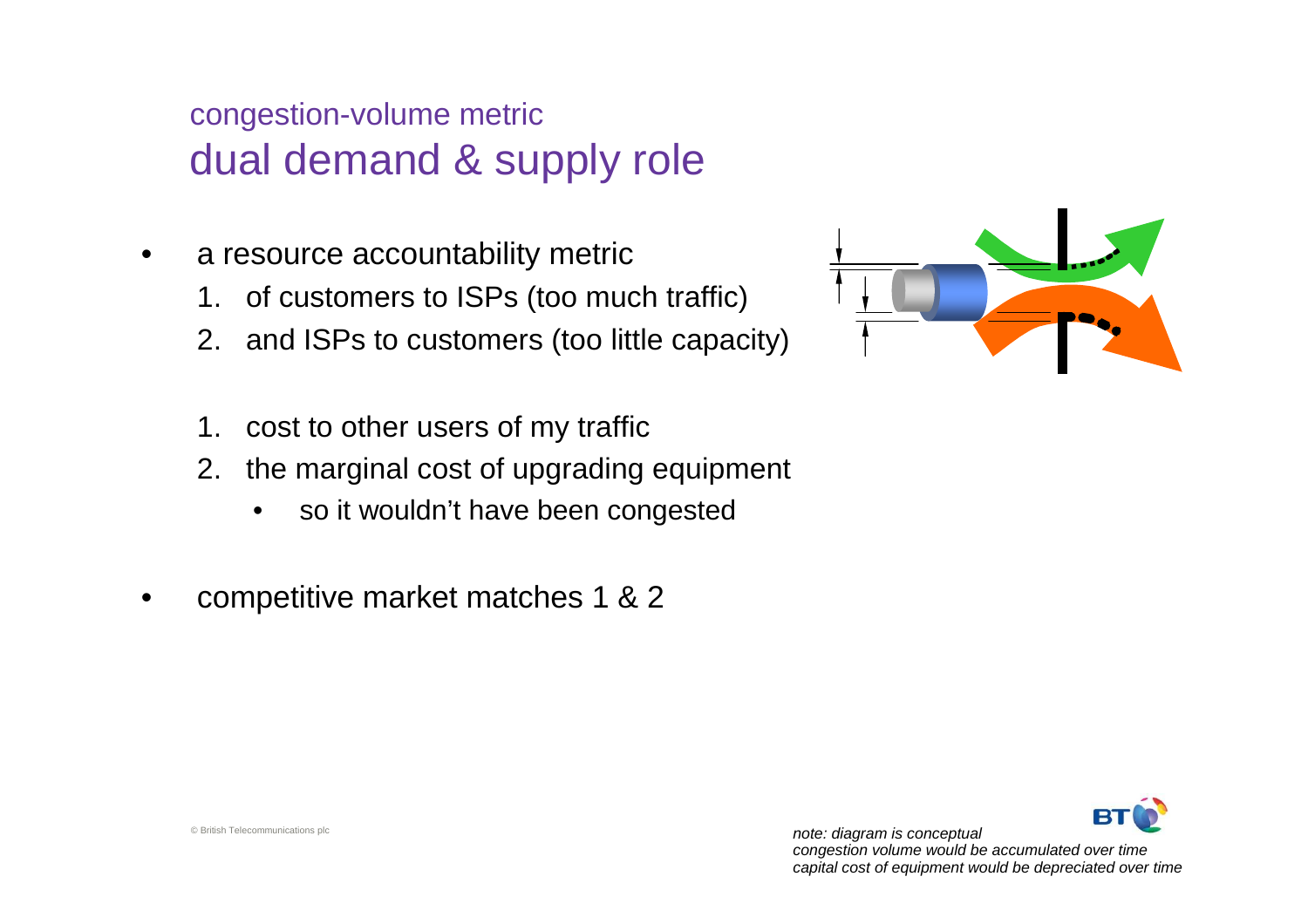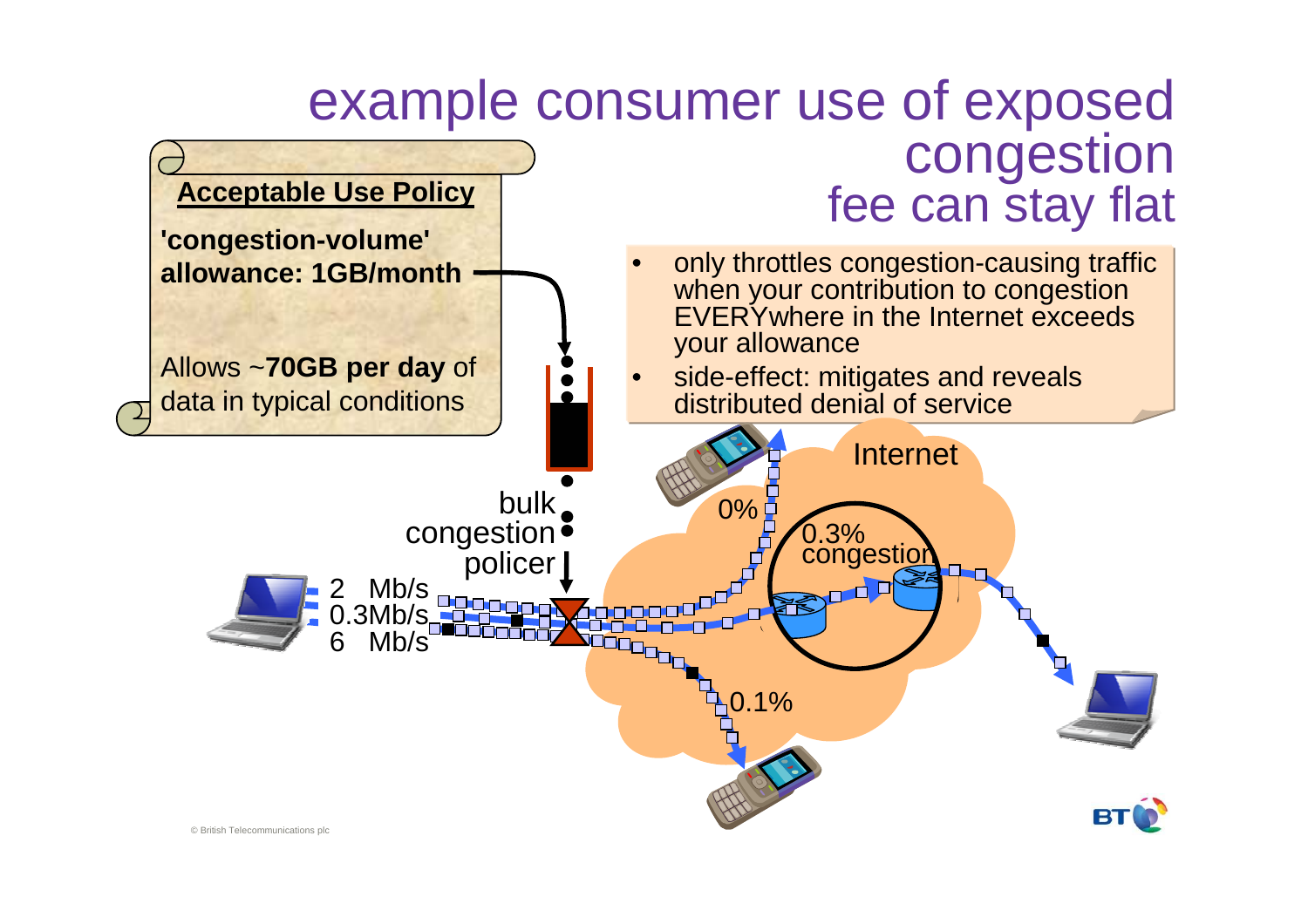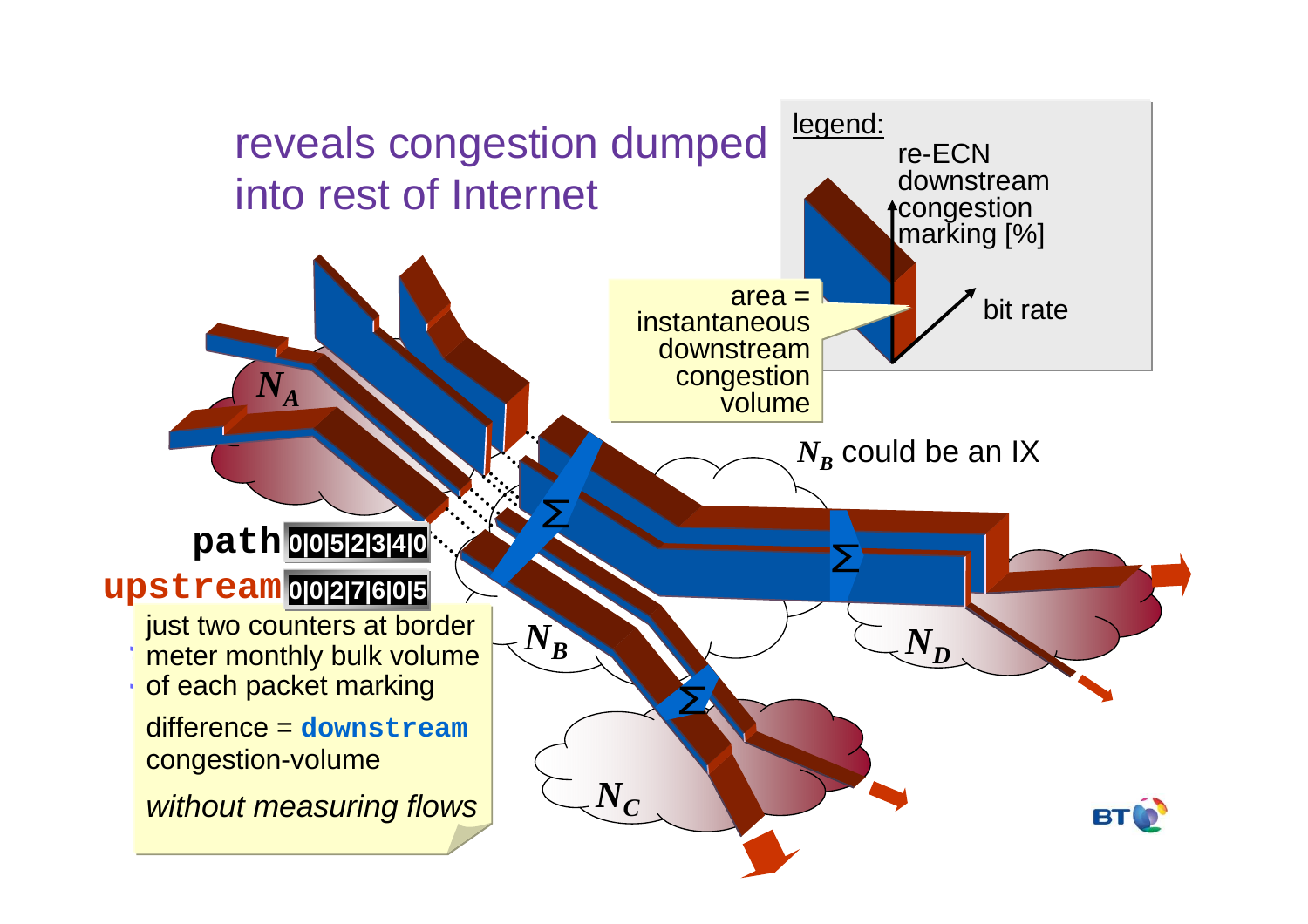I'm a conservative, get me out of here!

- if we don't listen to the economics, we're all dead
	- shift from value-based to cost-based is unstoppable
		- competition
	- bit transport needs to be viable on its own

## (another talk)

- as cost pressures grow
- existing capacity sharing methods feed an arms race
	- – TCP doesn't share capacity fairly by any means
		- recent unanimous consensus in IETF Transport Area
	- – ISPs have quietly been fighting TCP with piecemeal tools
		- WFQ, volume capping, deep packet inspection
- with congestion in IP header, wouldn't need to look deeper

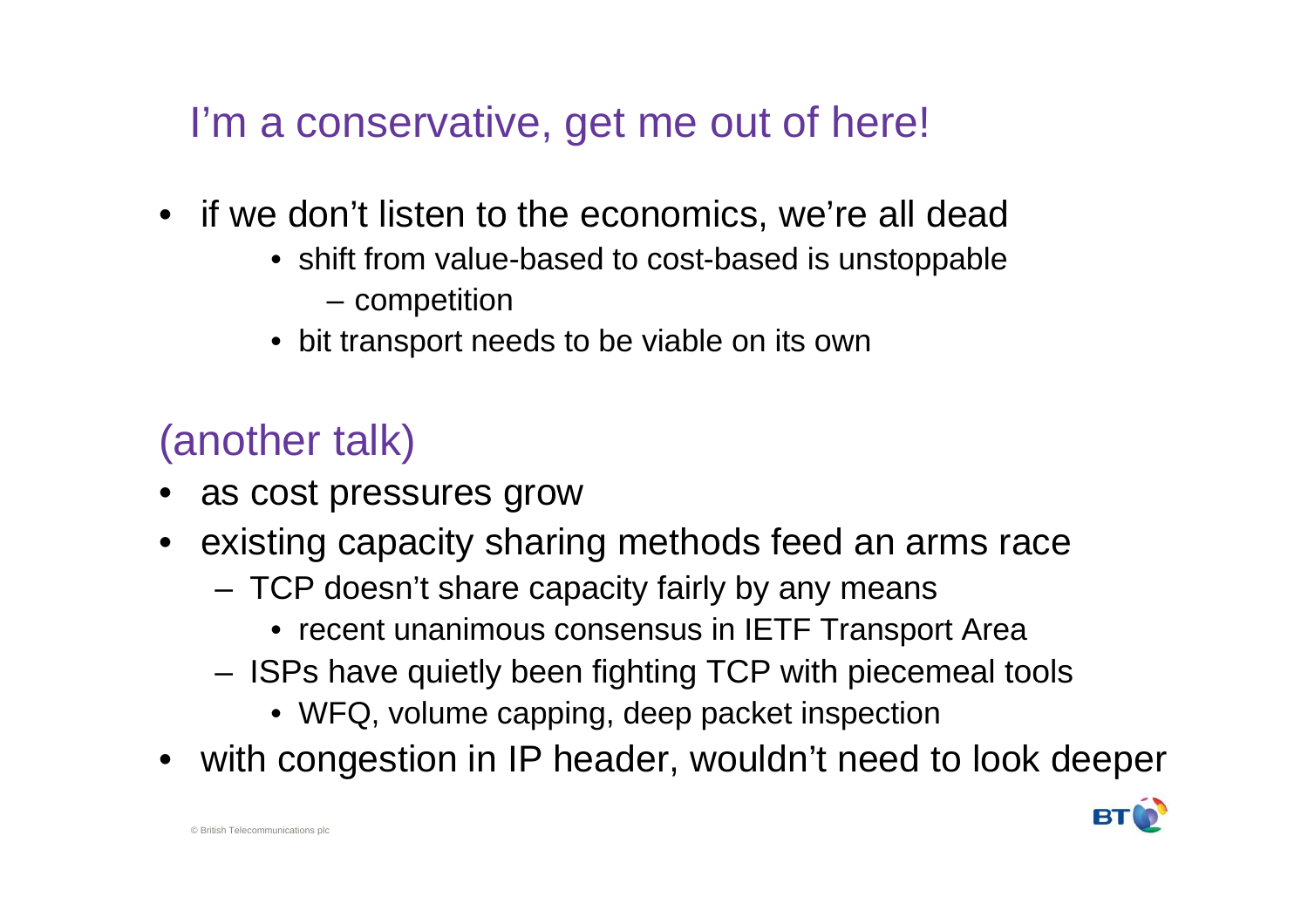### best without effort

- • did you notice the interconnected QoS mechanism?
	- endpoints ensure tiny queuing delay & loss for all traffic
	- if your app wants more bit-rate, it just goes faster
	- effects seen in bulk metric at every border (for SLAs, AUPs)
	- simple and all the right support for operations
- • the invisible hand of the market
	- favours ISPs that get their customers to manage their traffic ineveryone else's best interests
- incentives to cooperate across Internet value chain
	- $-$  contant inductry  $\Gamma$  DNs ann &  $\Gamma$ S authors natw content industry, CDNs, app & OS authors, network wholesalers & retailers, Internet companies, end-customers, business, residential
- if you want this, vote early and vote often!
	- <u>re-ecn@ietf.org</u> list
	- IETF, Hiroshima, Nov'09

•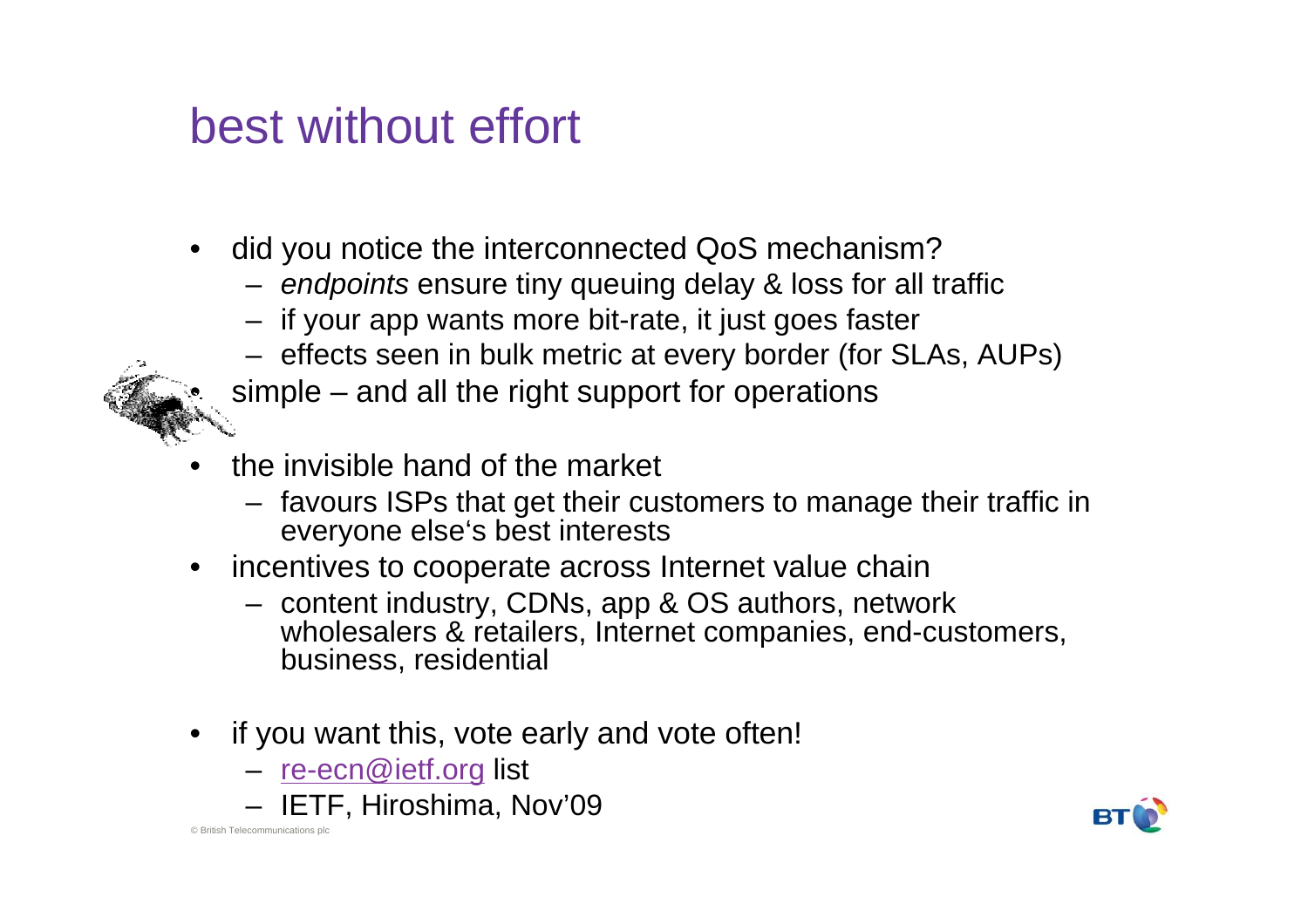#### more info...

- • White paper – the whole story in 7pp
	- Internet: Fairer is Faster, Bob Briscoe (BT), BT White Paper TR-CXR9-2009-001 (May 2009)
		- an abridged version of this article appeared in IEEE Spectrum, Dec 2008
- • Inevitability of policing
	- The Broadband Incentives Problem, Broadband Working Group, MIT, BT, Cisco, Comcast, •Deutsche Telekom / T-Mobile, France Telecom, Intel, Motorola, Nokia, Nortel (May '05 & follow-up Jul '06) <cfp.mit.edu>
- Stats on p2p usage across 7 Japanese ISPs with high FTTH penetration•
	- Kenjiro Cho et al, "The Impact and Implications of the Growth in Residential User-to-User Traffic", In Proc ACM SIGCOMM (Oct '06)
- • Slaying myths about fair sharing of capacity
	- Bob Briscoe, "Flow Rate Fairness: Dismantling a Religion" ACM Computer Communications Review 37(2) 63-74 (Apr 2007)
- • How wrong Internet capacity sharing is and why it's causing an arms race
	- Bob Briscoe et al, "Problem Statement: Transport Protocols Don't Have To Do Fairness", IETF Internet Draft (Jul 2008)
- • Understanding why QoS interconnect is better understood as a congestion issue
	- Bob Briscoe and Steve Rudkin "Commercial Models for IP Quality of Service Interconnect" •BT Technology Journal 23 (2) pp. 171--195 (April, 2005)
- • Re-architecting the Internet:
	- The <u>Trilogy</u> project
- • Re-ECN & re-feedback project page:
	- <http://bobbriscoe.net/projects/refb/>

<trac.tools.ietf.org/area/tsv/trac/wiki/re-ECN>

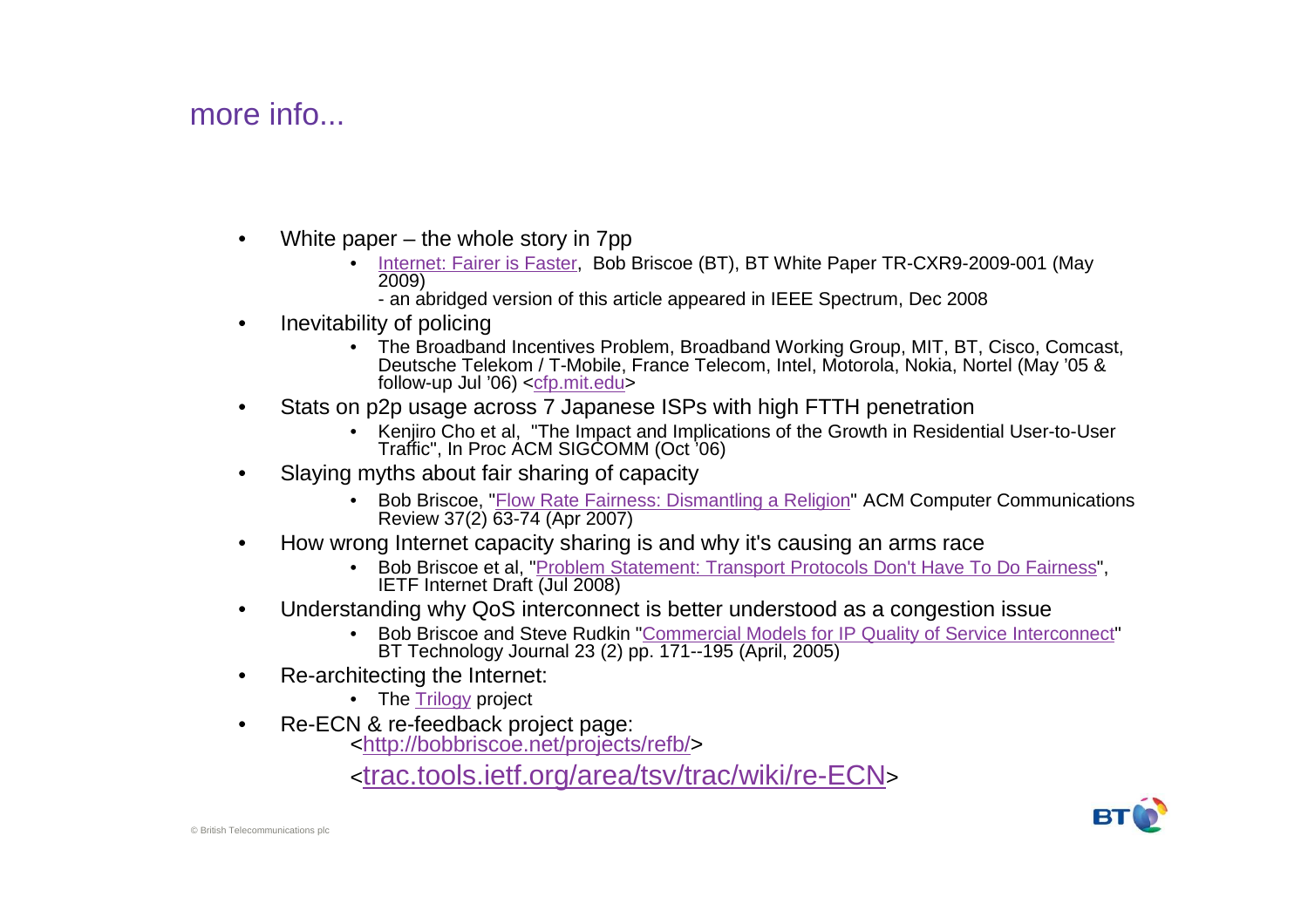

# best without effortQoS interconnection



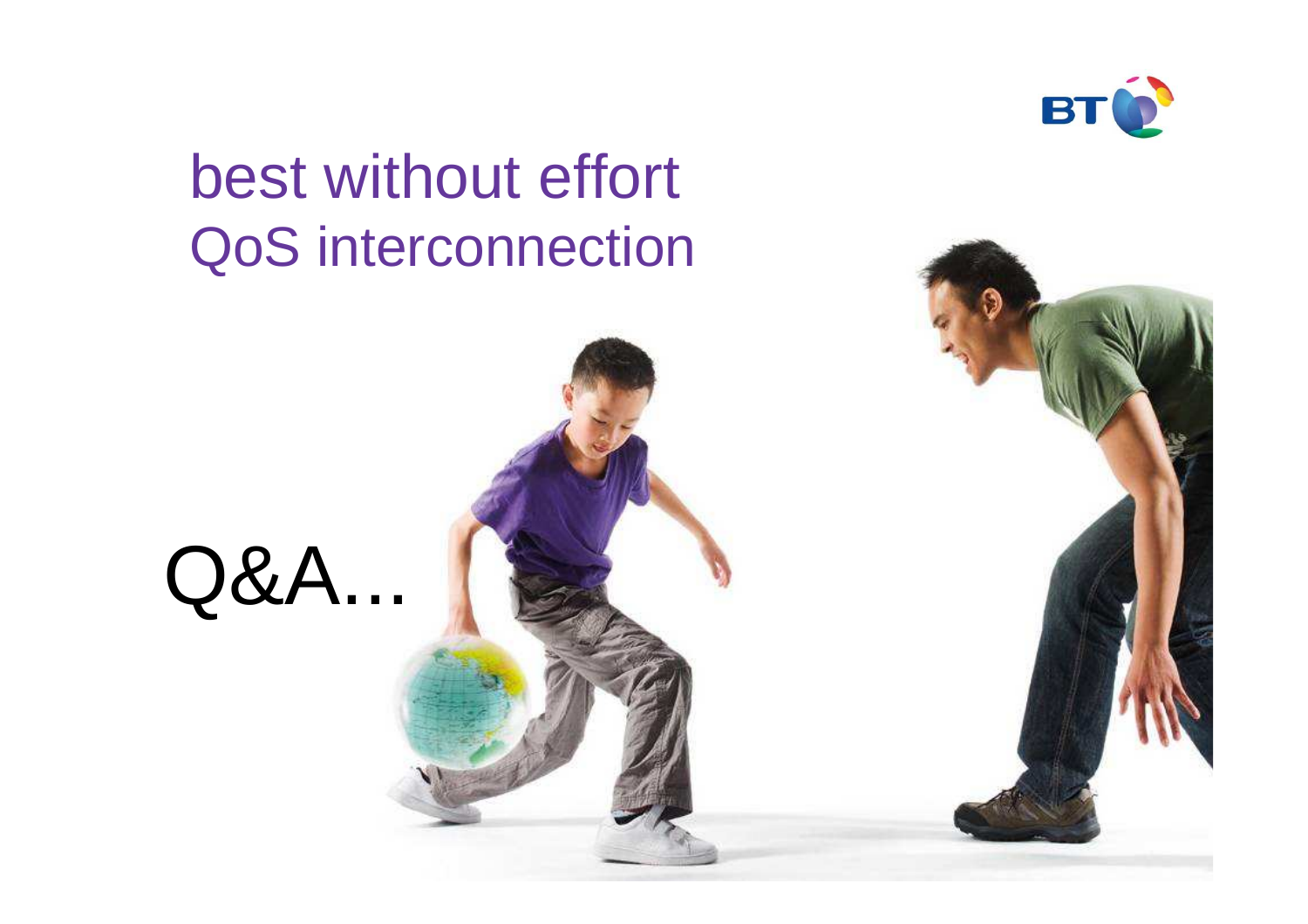#### problems using congestion in contracts

|                                                   | 1. loss | <b>2. ECN</b>     | 3. re-ECN         |
|---------------------------------------------------|---------|-------------------|-------------------|
| can't justify selling an impairment               | ඏ       | $\mathbb{C}$      | $\mathbb{C}$      |
| absence of packets is not a contractible metric   | ඏ       | $\bm{\mathbb{C}}$ | ☺                 |
| congestion is outside a customer's control        | ඏ       | ඏ                 | ☺                 |
| customers don't like variable charges             | ඏ       | ඏ                 | $\bm{\mathbb{C}}$ |
| congestion is not an intuitive contractual metric | ඹ       | ශ                 | ణ                 |

- **1. loss:** used to signal congestion since the Internet's inception
	- computers detect congestion by detecting gaps in the sequence of packets
	- computers can hide these gaps from the network with encryption
- **2. explicit congestion notification (ECN):** standardised into TCP/IP in 2001
	- •approaching congestion, a link marks an increasing fraction of packets
	- implemented in Windows Vista (but off by default) and Linux, and IP routers (off •



- **3. re-inserted ECN (re-ECN):** standards proposal since 2005
	- packet delivery conditional on sender declaring expected congestion
	- uses ECN equipment in the network unchanged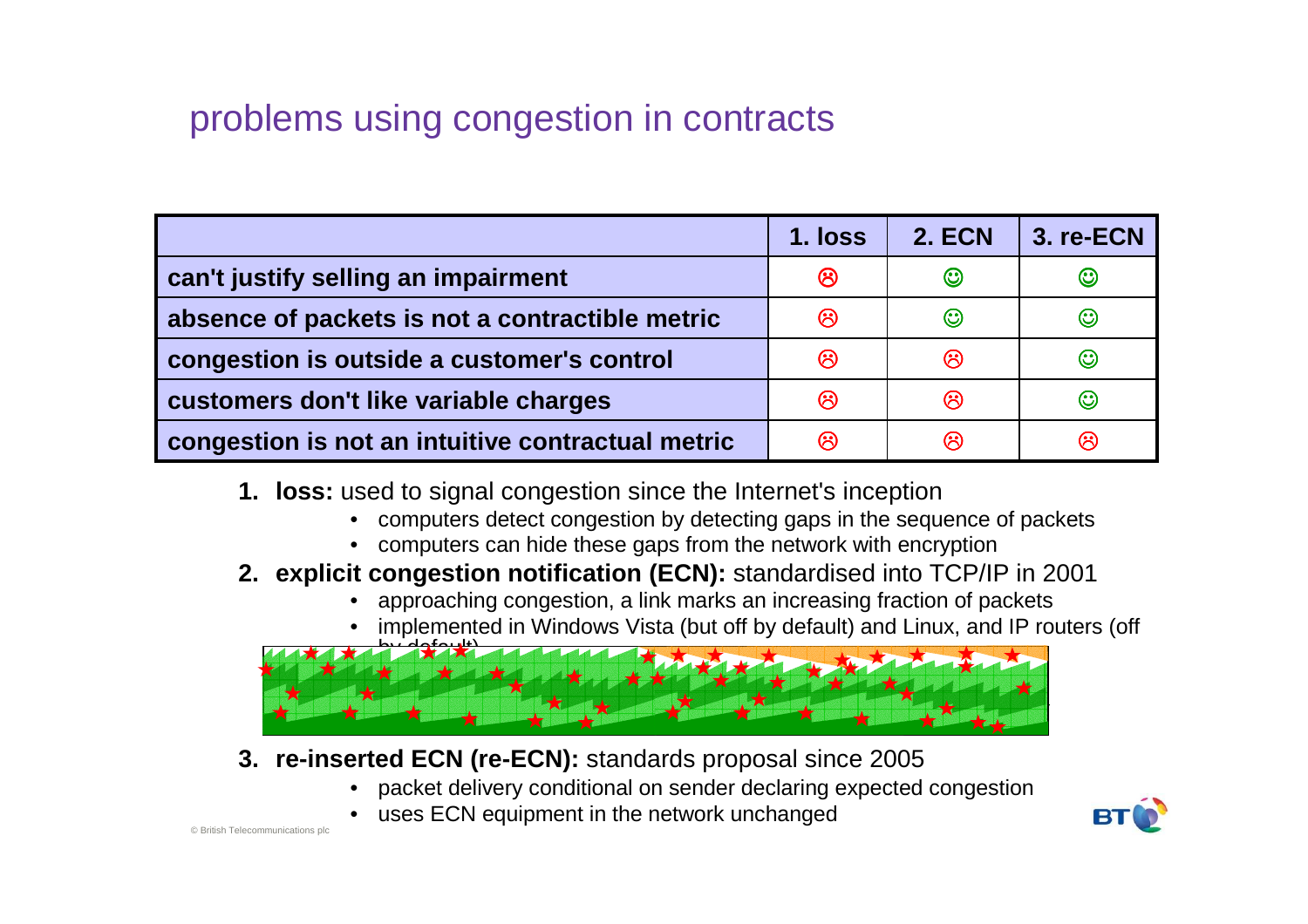#### explicit congestion notification (ECN)

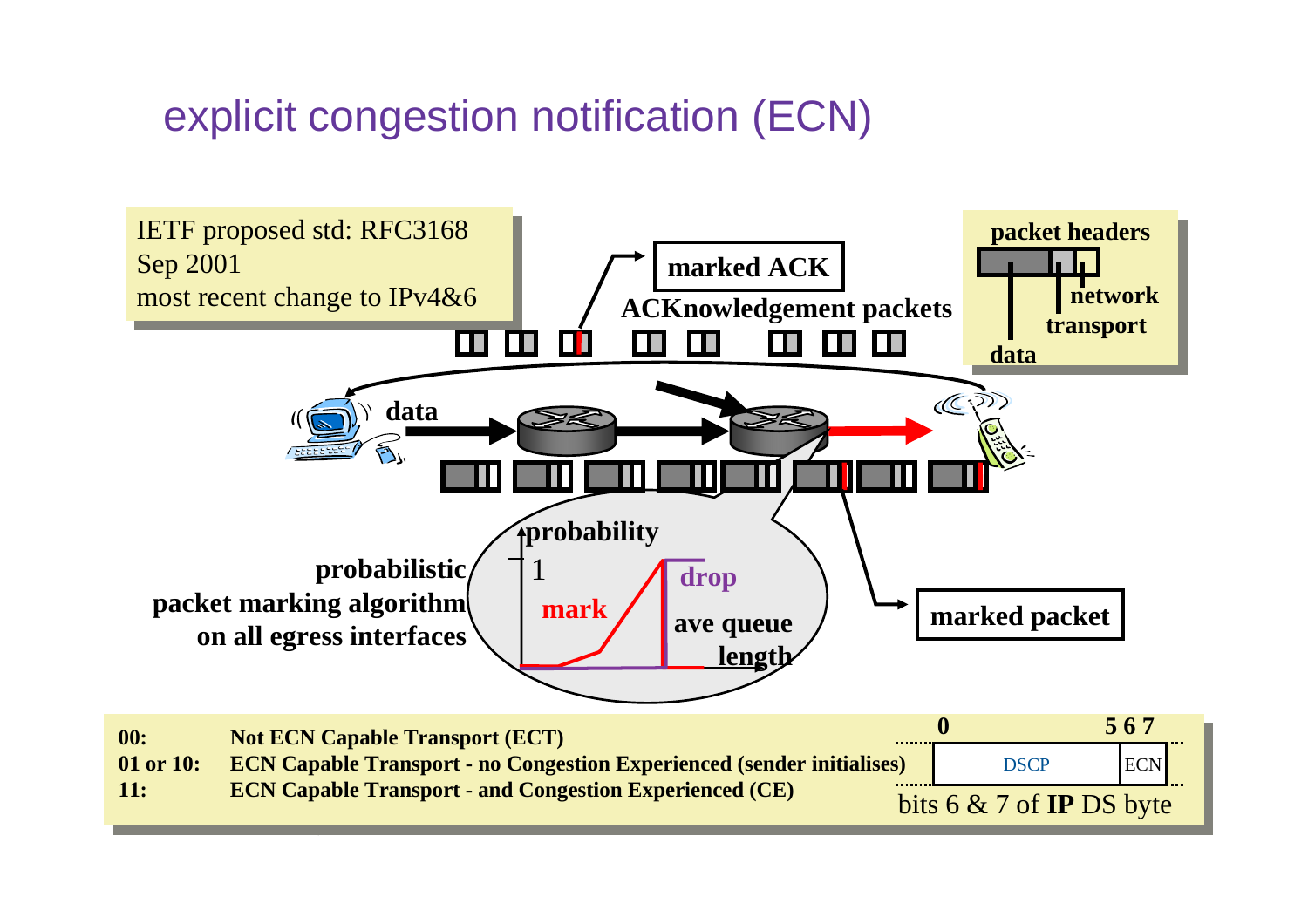# congestion exposure in one bit



© British Telecommunications plcno changes required to IP data forwarding

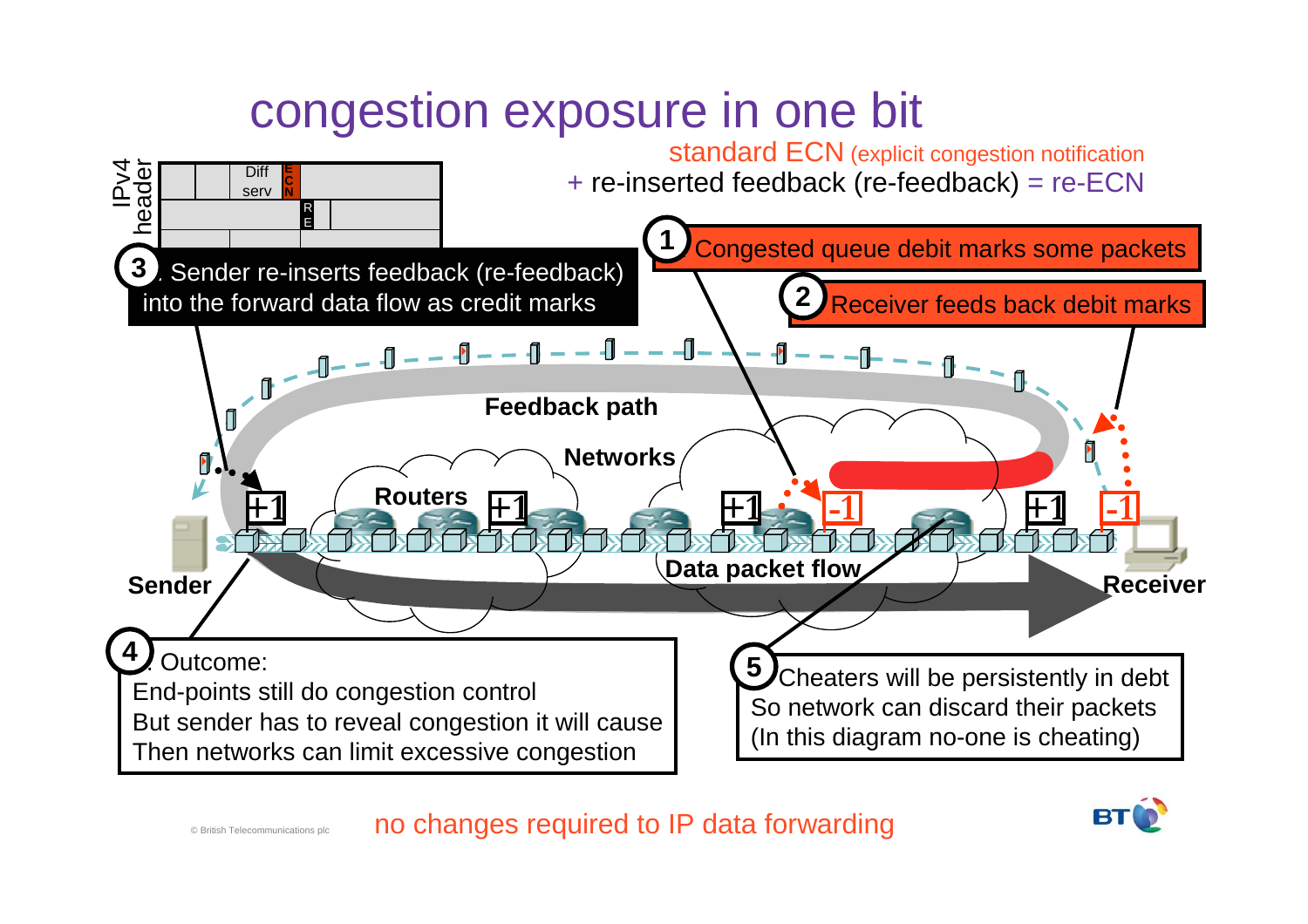#### main steps to deploy re-feedback / re-ECN

- • network
	- turn on explicit congestion notification in routers (already available)
	- deploy simple active policing functions at customer interfaces around participating networks
	- passive metering functions at inter-domain borders
- • terminal devices
	- (minor) addition to TCP/IP stack of sending device
	- or sender proxy in network
- • customer contracts
	- include congestion cap
- oh, and first we have to update the IP standard $\bullet$ 
	- started process in Autumn 2005
	- using last available bit in the IPv4 packet header
	- proposal for new working group, Nov 2009 IETF

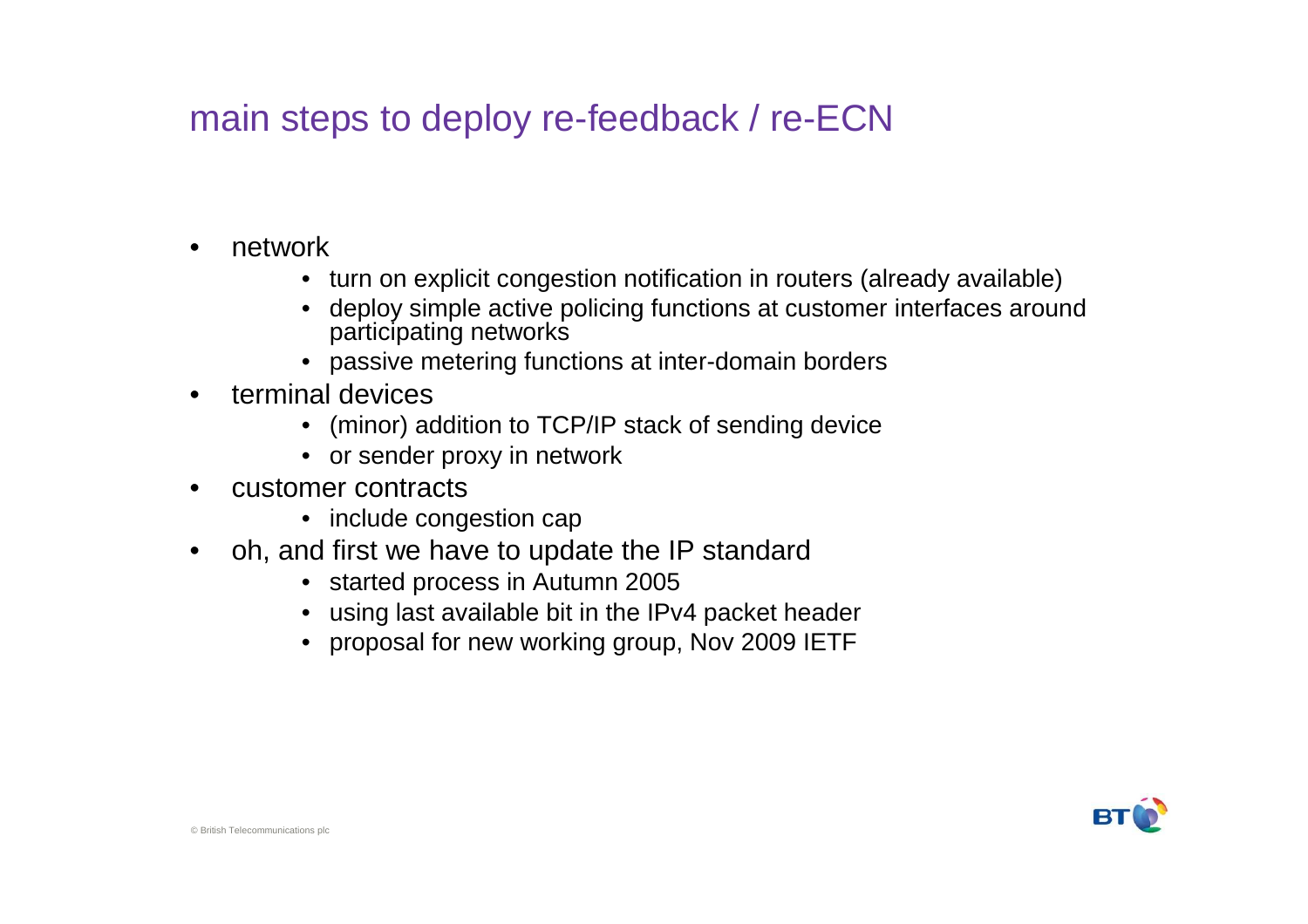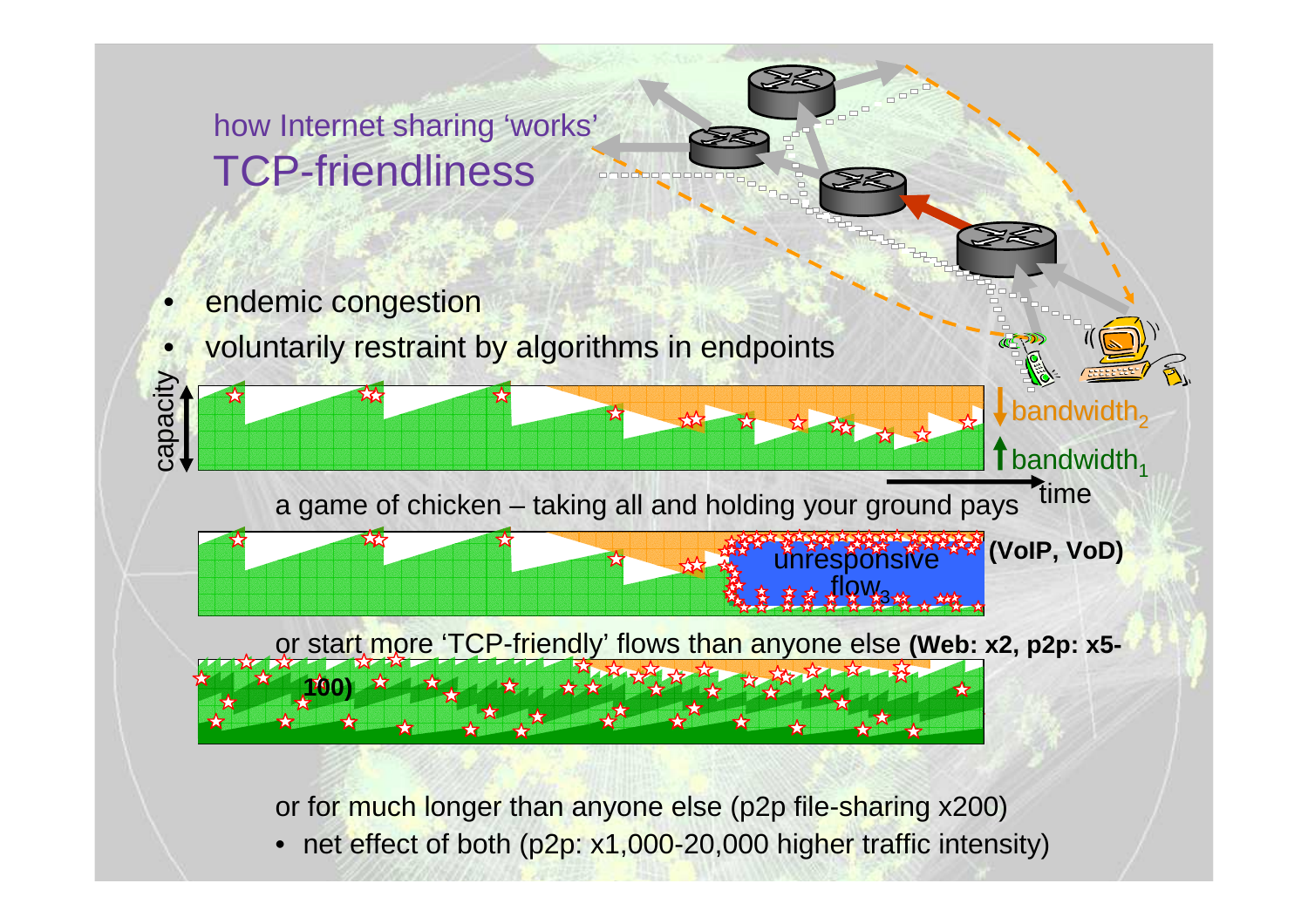



- light usage can go much faster
- hardly affects completion time of

just weighted aggressiveness of end-system's rate response to congestion

NOTE: weighted sharing doesn't imply differentiated